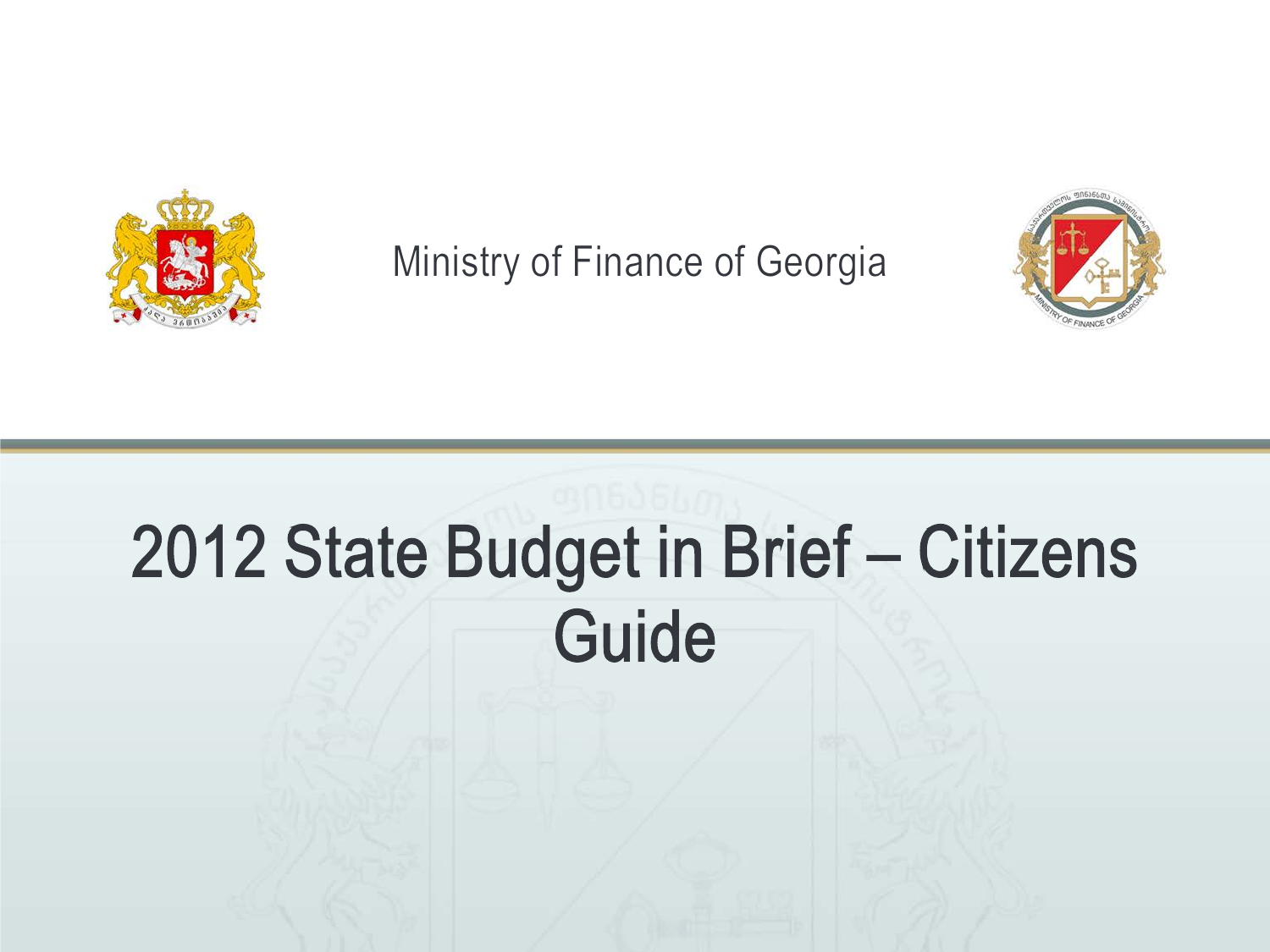## 10 point plan



- 1. Macroeconomic Stability
- 2. Improvement of Current Account Deficit
- 3. Providing/Maintaining Best Investment and Business Environment
- 4. Regional Trade and Logistic Centre
- 5. Improving Infrastructure
- 6. Agriculture Development
- 7. Improving System of Education
- 8. Better Social Policy
- 9. Developing Available, Affordable and High Quality Health System
- 10. Urban and Regional Development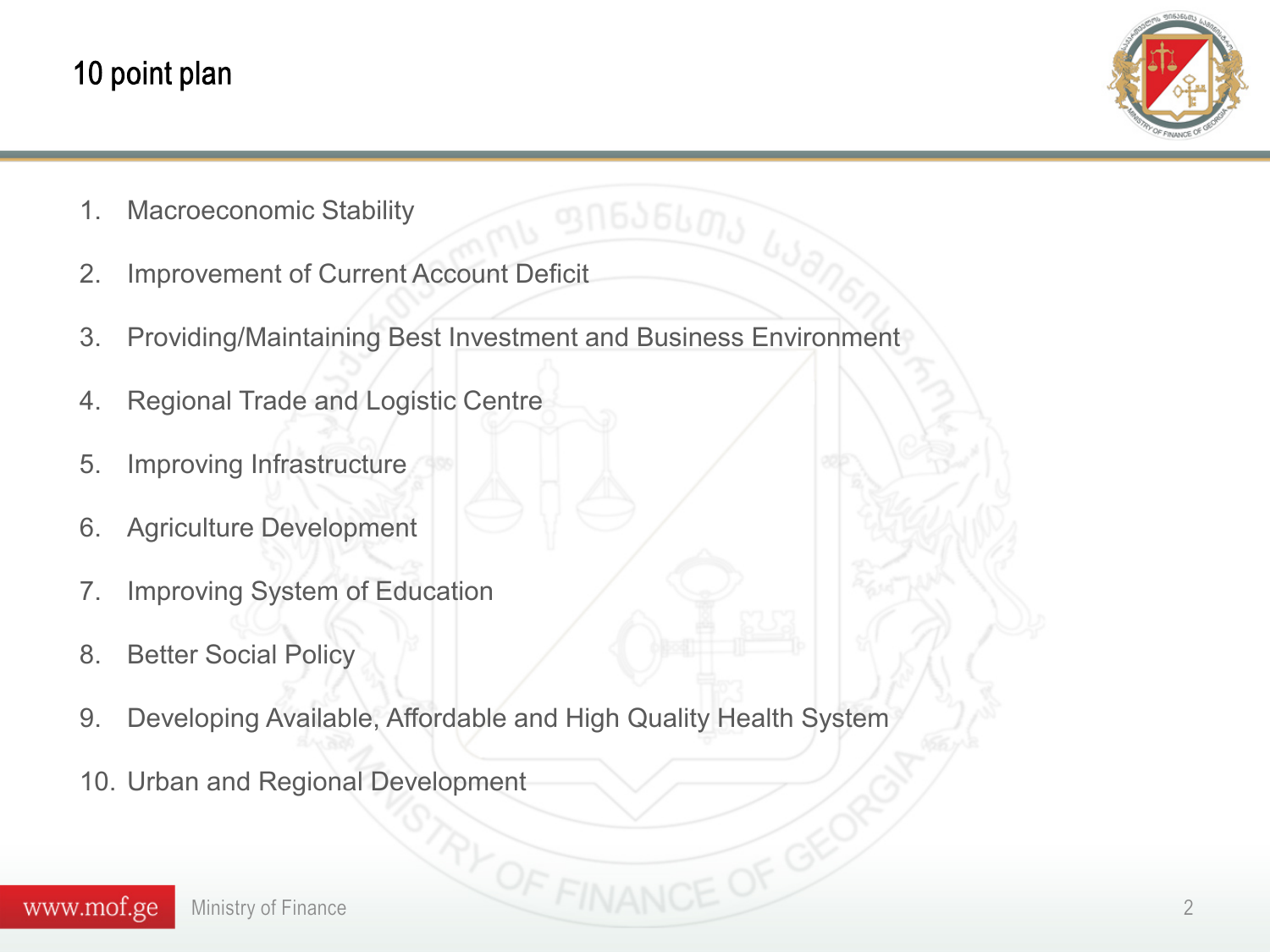

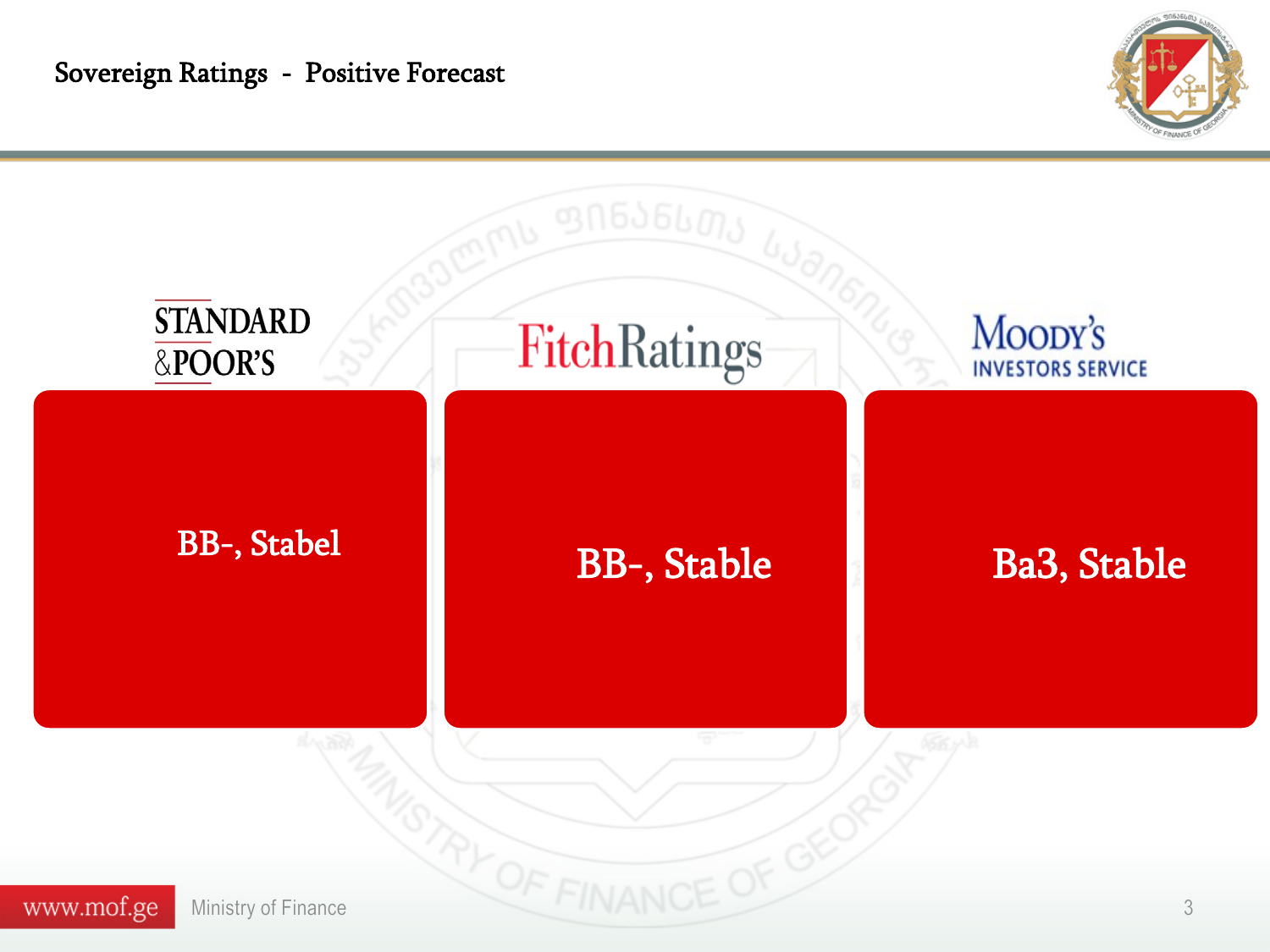#### Successful Economic Development Based on Reforms



**High Rate Economic Growth in 2010 after a short fall in 2009 GDP per capita high growth – PPP and Nominal**



Ministry of Finance

www.mof.ge





#### **Diversified Structure of GDP\* More than Expected – Economic Growth**

Actual GDP growth in 2011 was 7% while the first forecast considered 5.5% growth only. High activity of Real and Financial Sectors, increased tax revenues and positive economic indicators 2011, 12 month results:

 $\checkmark$  Tax Revenues increased by 26% compared to the previous year

 $\checkmark$  VAT turn-overs increased by annual 26.4%;

 $\checkmark$  Credits to real sector from commercial banks increased by 19.1% External Trade turn-over increased by 32.2%-ით

4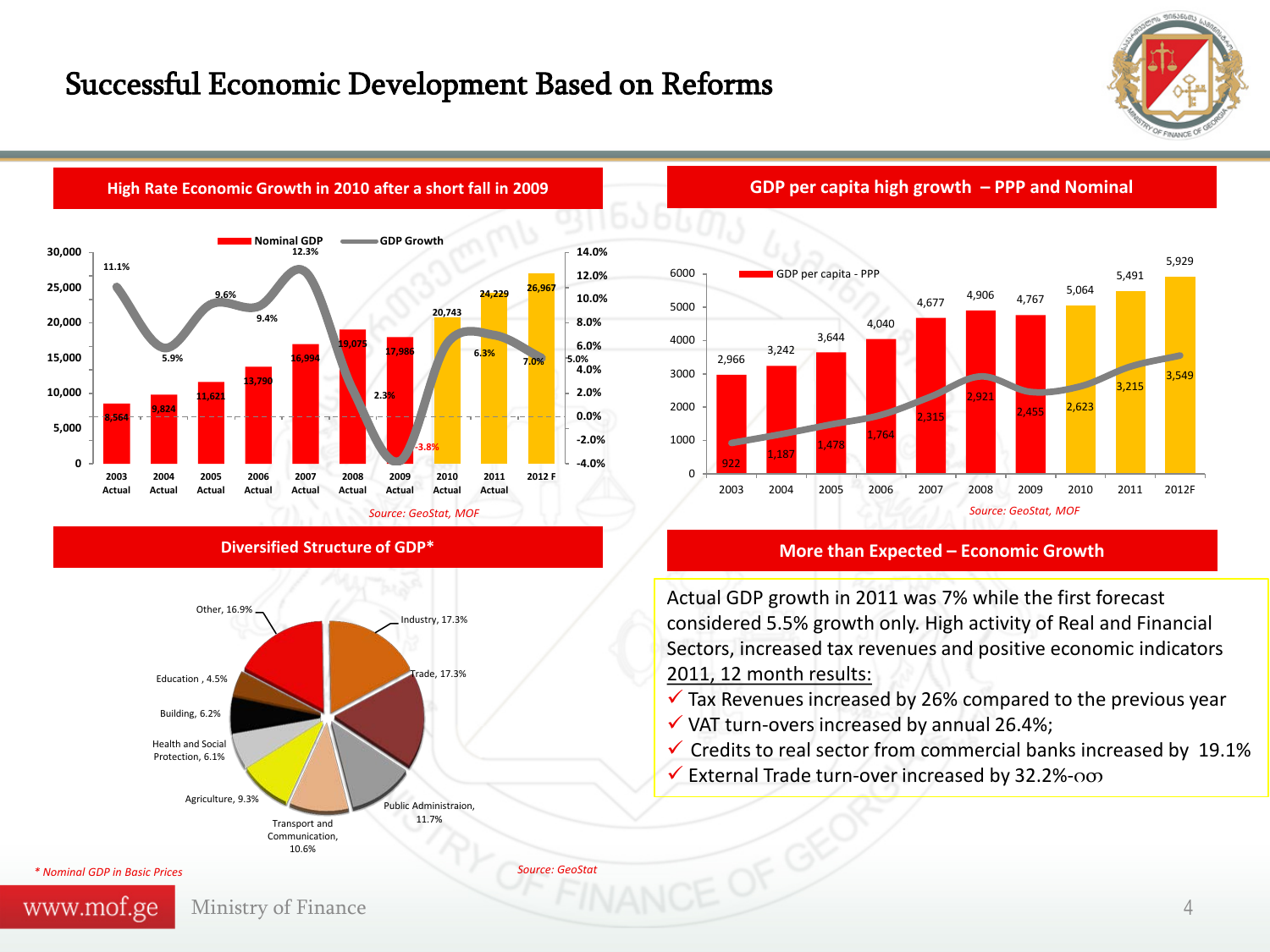## Decreasing Fiscal Deficit



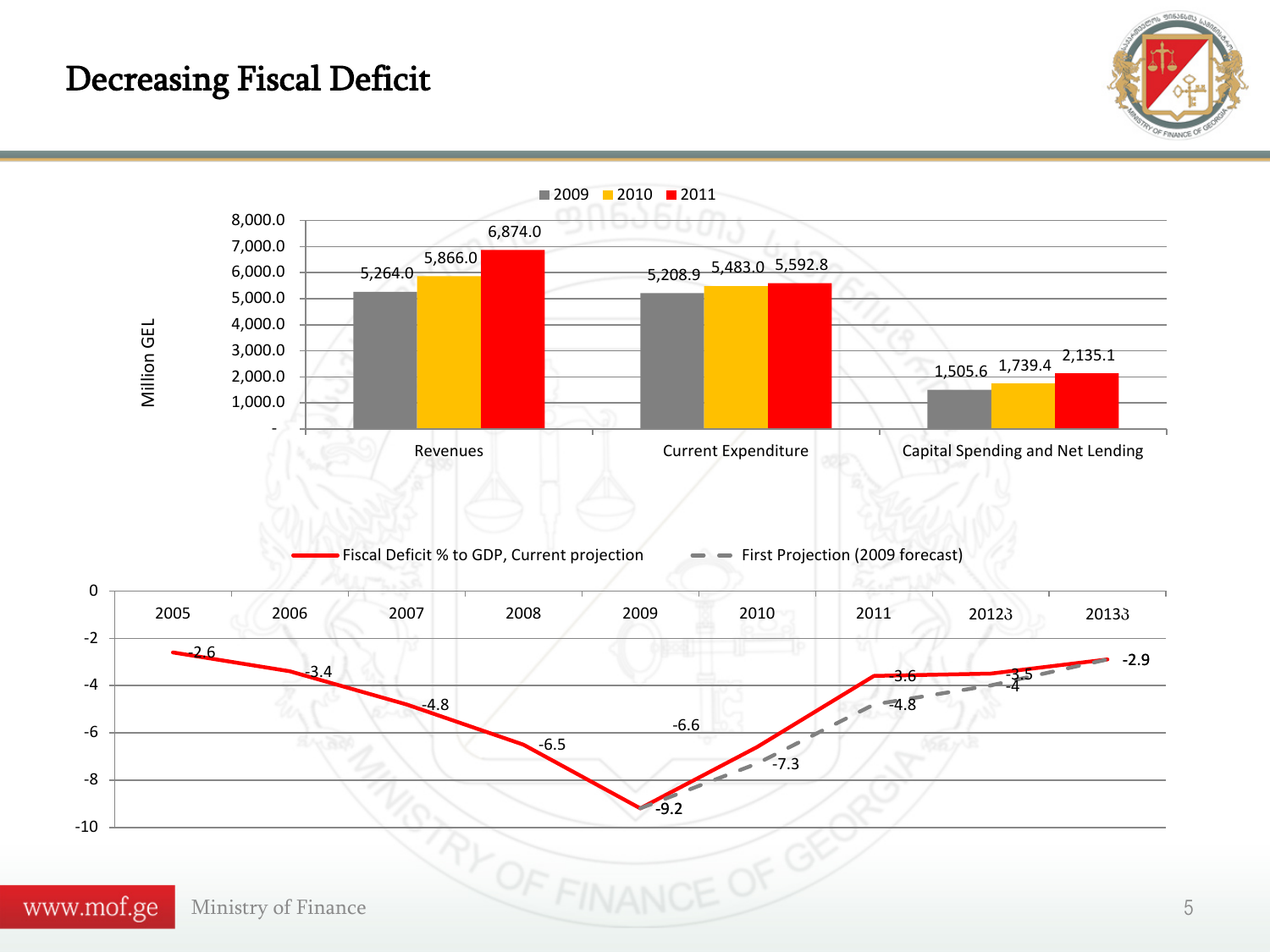



**Capital VS Current Spending (Big Share of Capital Expenditures)**

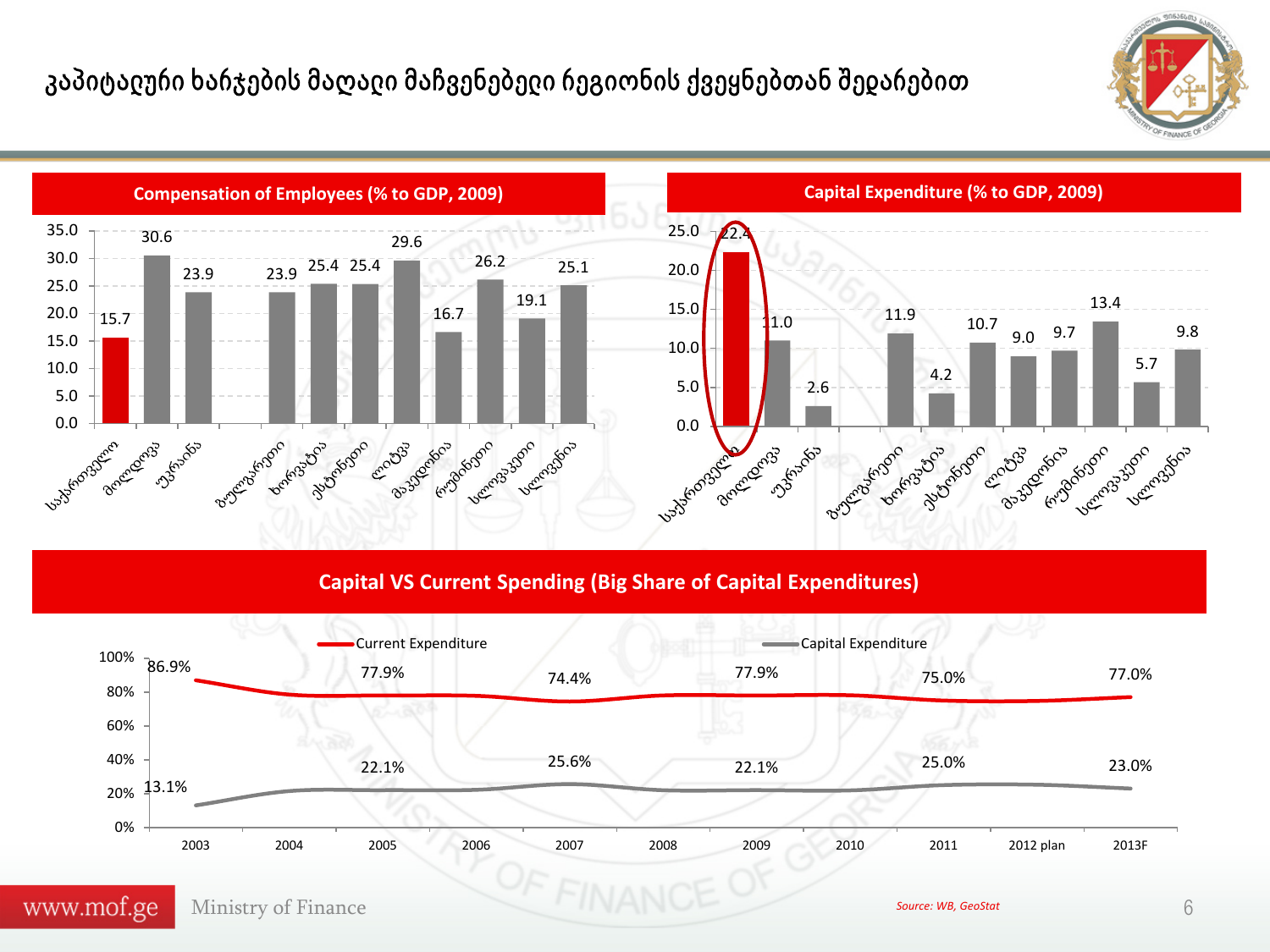

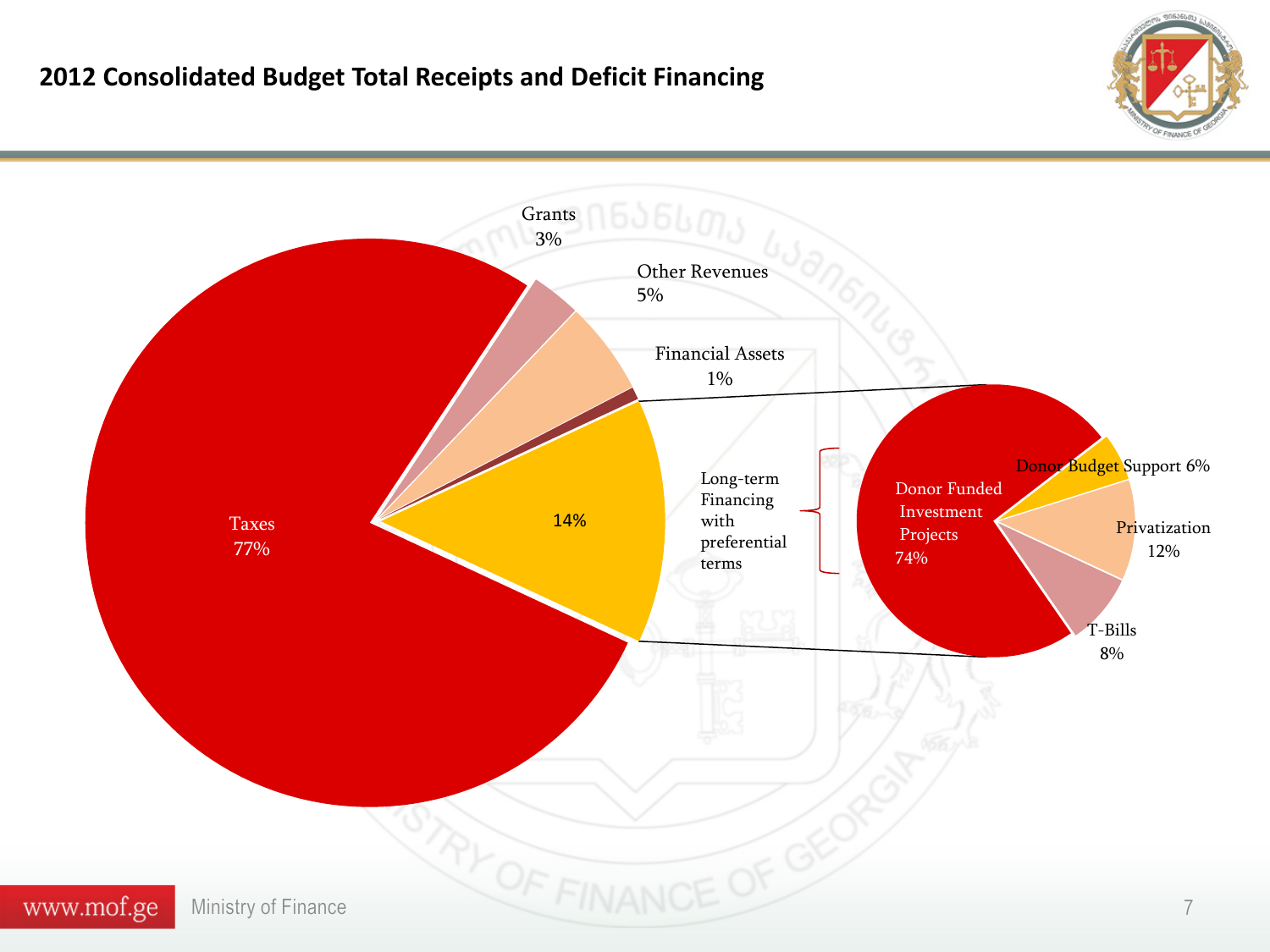## Brussel's Pledge



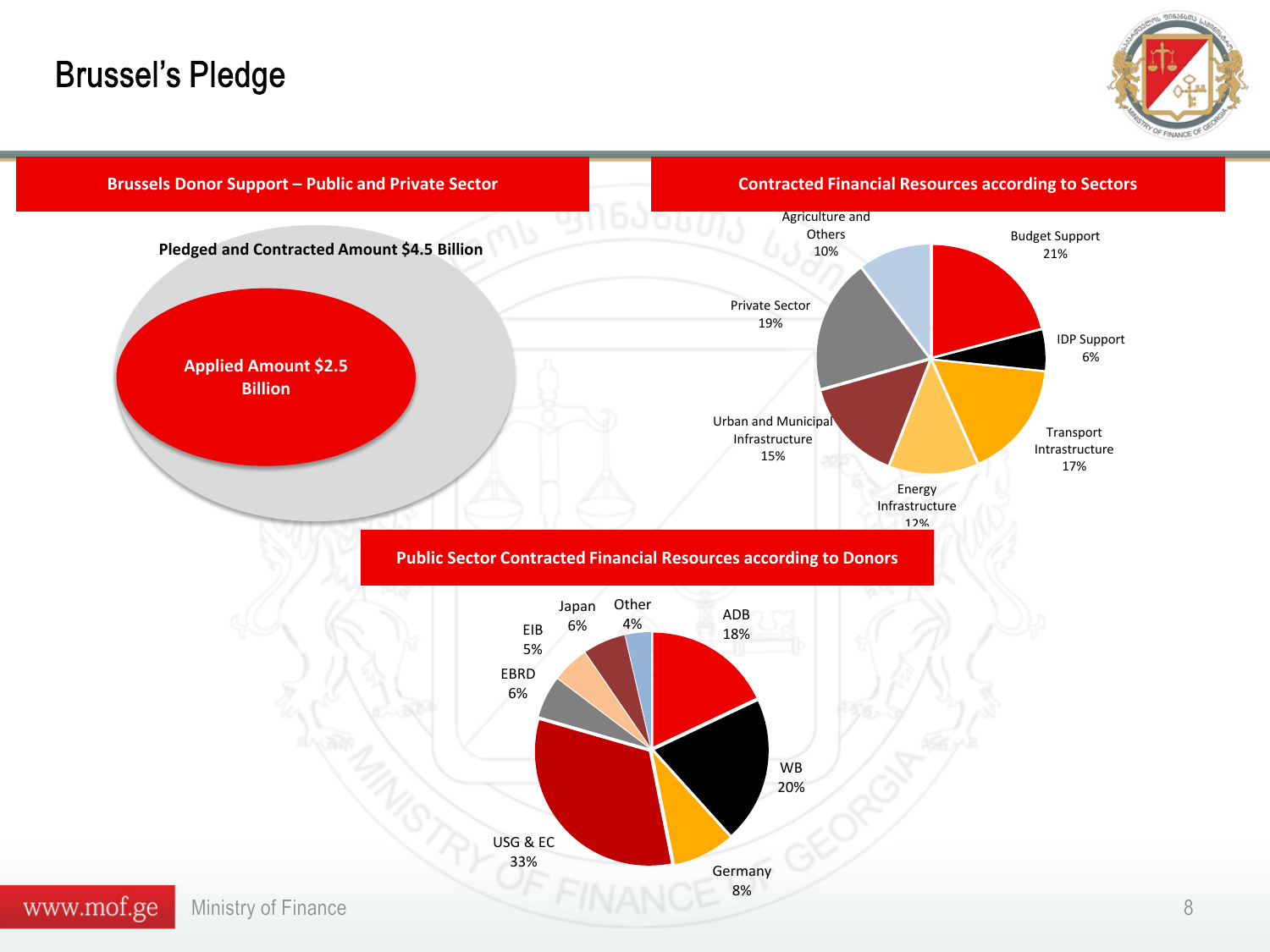State Debt





*Comment: Includes National Bank's Liabilities to IMF*



US\$ mln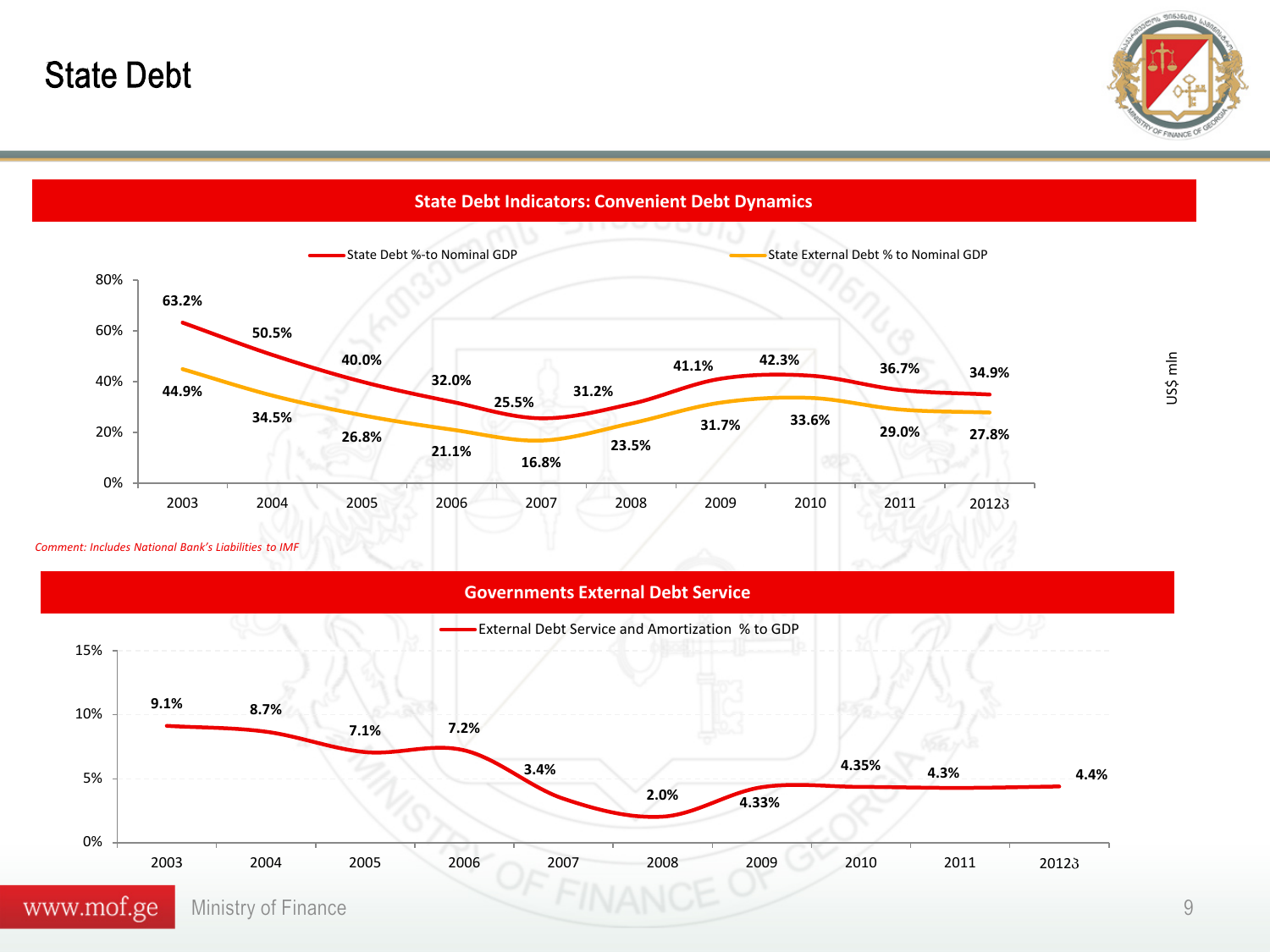## State Debt Portfolio Parameters





State External Debt Amortisation



*Comment: Forecasts are based on the balance for the December 31, 2011*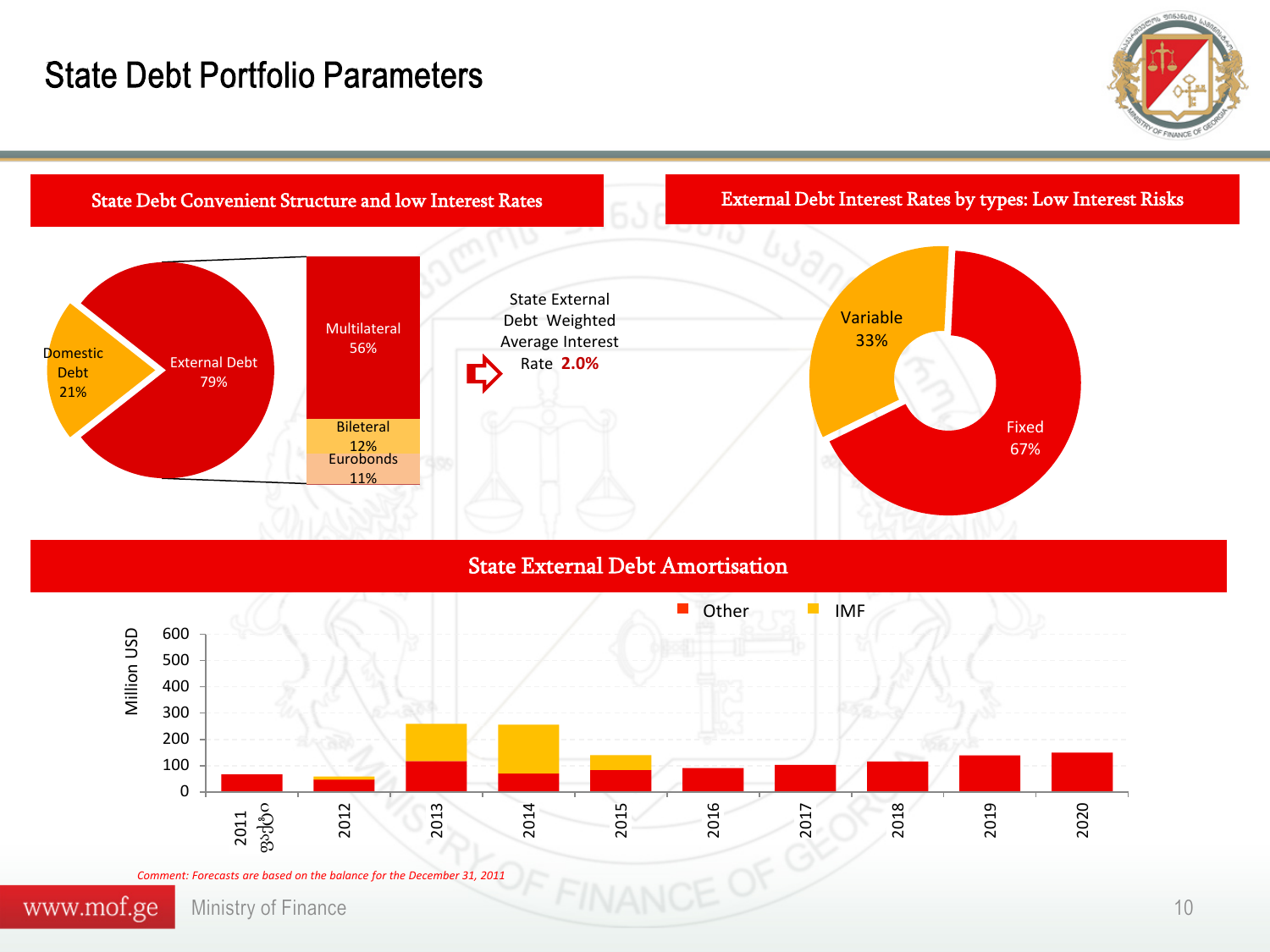

- Program Budgeting next step of the Public Finance Management Reform;
- 2012 State Budget was the first State Budget prepared in Program Budget Format;
- Program Budget Methodology has been prepared as a result of consultations with the representatives of the IMF, WB, Finance-Budget Committee of the Parliament of Georgia and Chamber of Control;
- There are descriptions, outputs, outcomes and performance measurement indicators for each program under the State Budget Priorities in the State Budget Law as well as in its annex;
- Program Budgeting makes public spending more transparent and results oriented;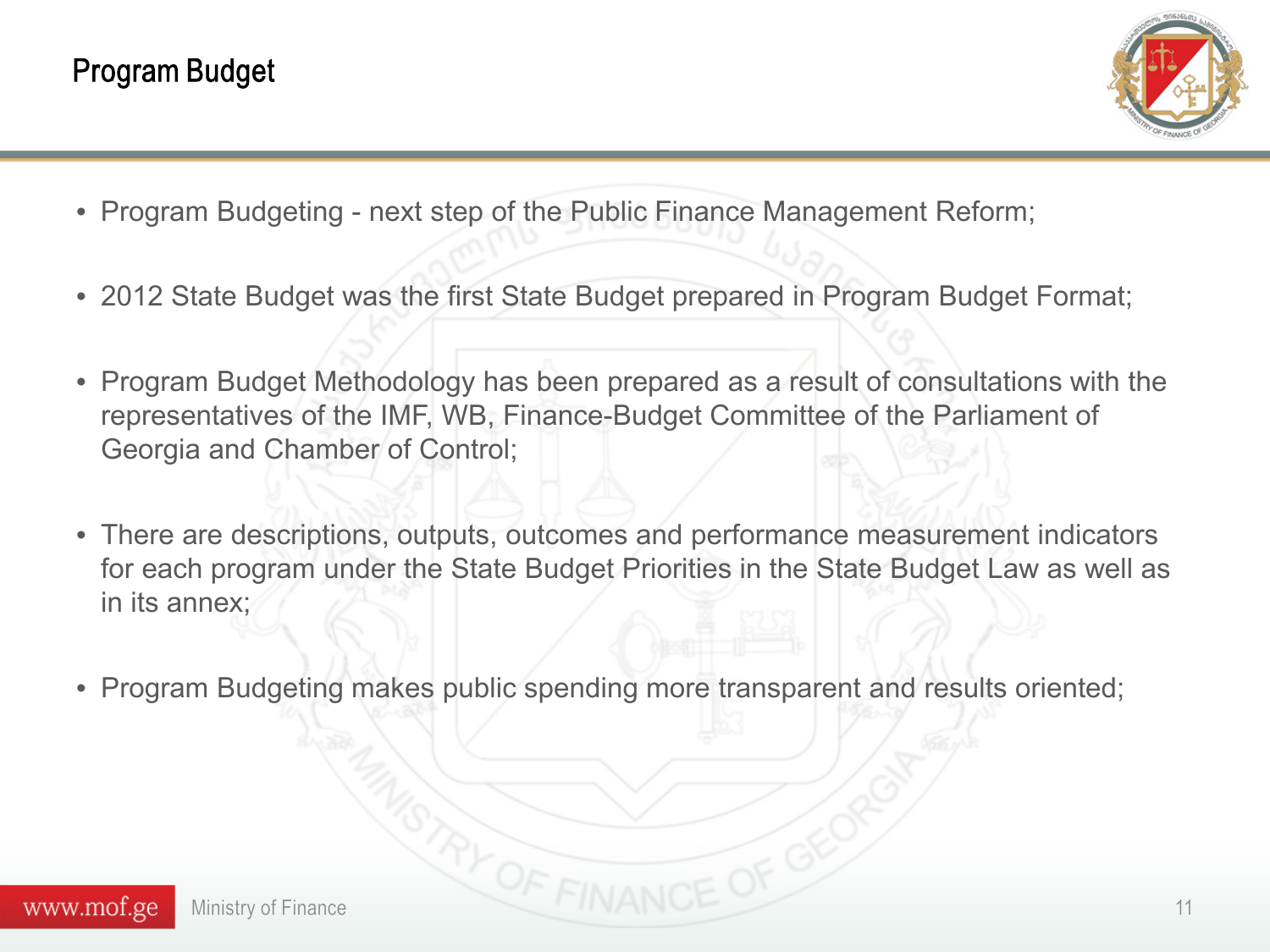

| Name                               | 2009<br>Actual | 2010<br>Actual | 2011<br>Actual | 2012<br>Plan | 2013<br>Preliminary<br>Forecast | 2014<br>Preliminary<br>Forecast |
|------------------------------------|----------------|----------------|----------------|--------------|---------------------------------|---------------------------------|
| GDP Real Growth                    | $-3.8\%$       | 6.3%           | 7.0%           | 5.0%         | 6.5%                            | 7.0%                            |
| Nominal GDP (Million GEL)          | 17,986.0       | 20,743.4       | 24,229.1       | 26,967.0     | 30,443.1                        | 34,528.6                        |
| GDP per Capita (\$)                | 2,455.2        | 2,623.0        | 3,215.4        | 3,549.4      | 4,006.9                         | 4,544.6                         |
| Inflation                          | 1.7%           | 7.1%           | 8.0%           | 6.0%         | 6.0%                            | $6.0\%$                         |
| <b>Budget Deficit</b>              | 1,648.3        | 1,383.2        | 880.8          | 930.1        | 866.4                           | 834.0                           |
| Budget Deficit % to GDP            | 9.2%           | 6.6%           | 3.6%           | 3.5%         | 2.9%                            | 2.4%                            |
| Tax Revenues (Consolidated Budget) | 4,388.9        | 4,134.8        | 6,625.0        | 7,242.0      | 7,764.0                         | 8,731.0                         |
| Tax Revenues % to GDP              | 24.4%          | 23.5%          | 25.3%          | 24.6%        | 23.8%                           | 22.5%                           |

Ministry of Finance OF FINANCE OF GEO www.mof.ge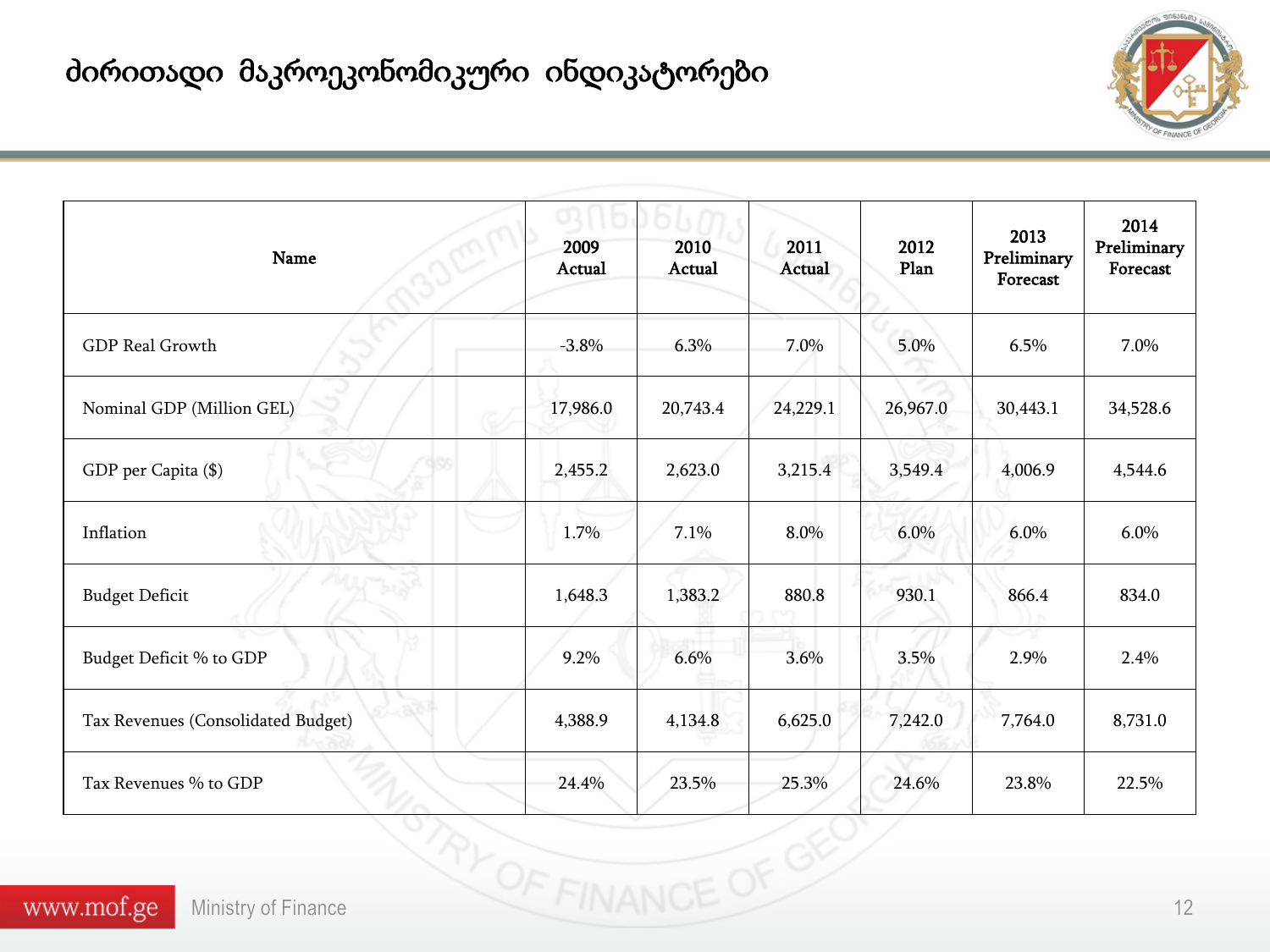### Consolidated Budget



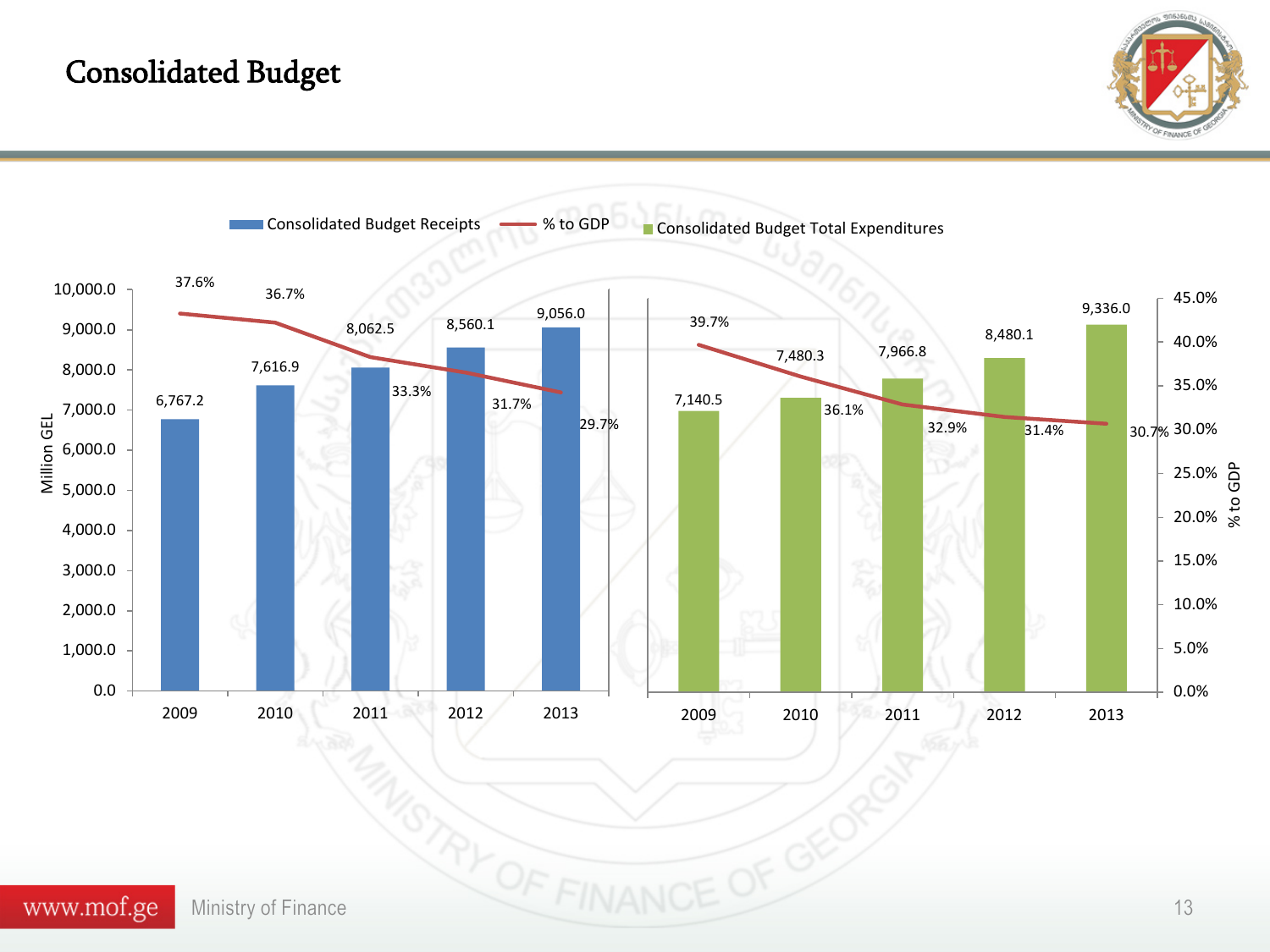

| Name                                             | 2012 State<br><b>Budget</b> (million<br>GEL)                                                         | % to GDP |  |
|--------------------------------------------------|------------------------------------------------------------------------------------------------------|----------|--|
| <b>Budget (Domestic) Funds</b>                   | 6,830.0                                                                                              | 85.2%    |  |
| <b>Taxes</b>                                     | 6,300.0                                                                                              | 78.6%    |  |
| Other Revenues                                   | 300.0                                                                                                | 3.7%     |  |
| Decrease in Non-Financial Assets (Privatisation) | 70.0                                                                                                 | 0.9%     |  |
| Decrease in Financial Assets (Repayment)         | 60.0                                                                                                 | $0.7\%$  |  |
| Increase in Domestic Debt (T-Bills)              | 100.0                                                                                                | 1.2%     |  |
| Donor Funds                                      | 1,185.4                                                                                              | 14.8%    |  |
| Grants                                           | 239.4                                                                                                | 3.0%     |  |
| Credits                                          | 946.0                                                                                                | 11.8%    |  |
| Sum                                              | 8,015.4                                                                                              | 100.0%   |  |
| $\sqrt{16}$ $\sqrt{2}$                           | $\lambda$ $\rightarrow$ $\rightarrow$ $\rightarrow$ $\sim$ $\rightarrow$ $\sim$ $\sim$ $\rightarrow$ |          |  |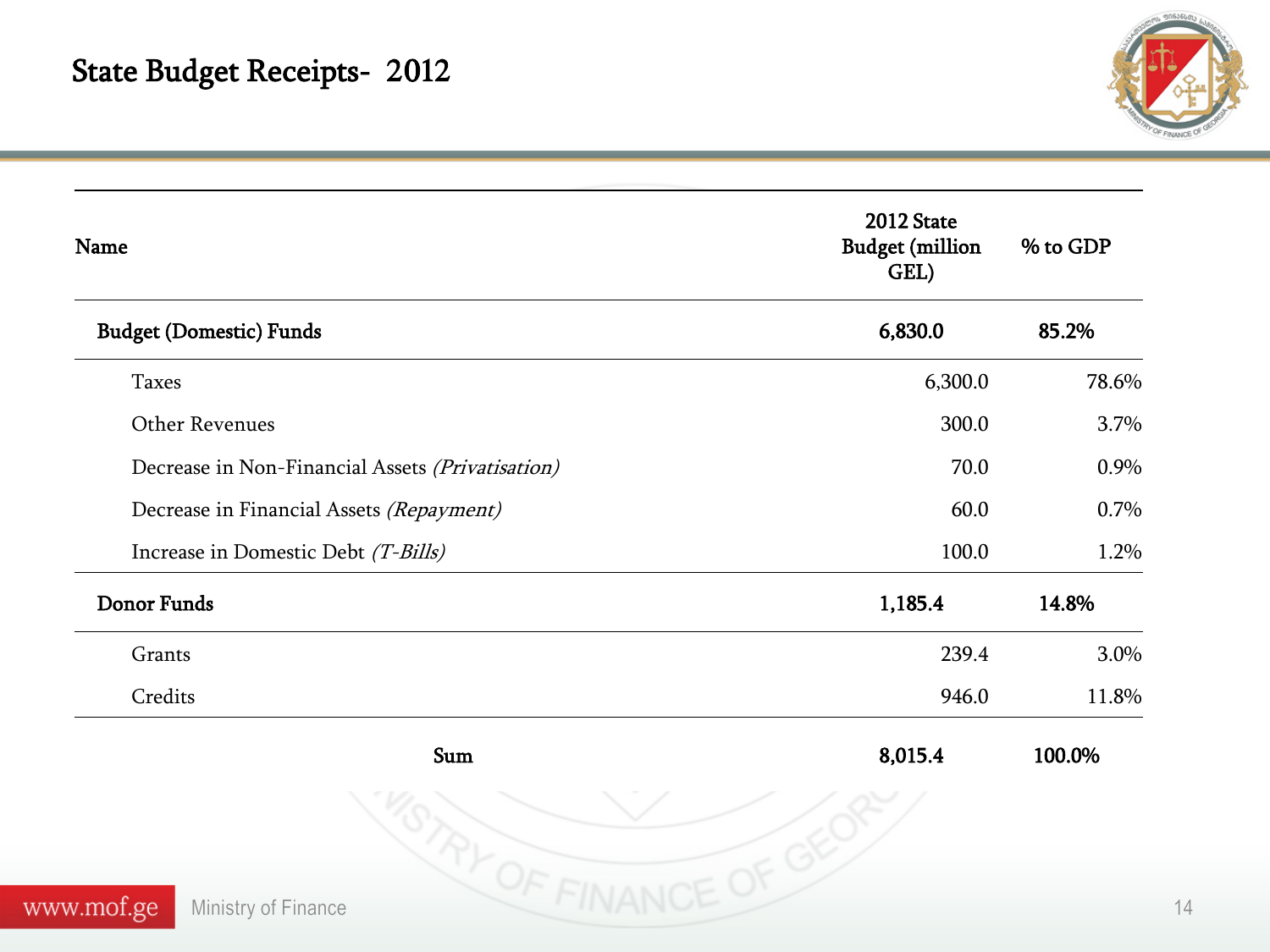

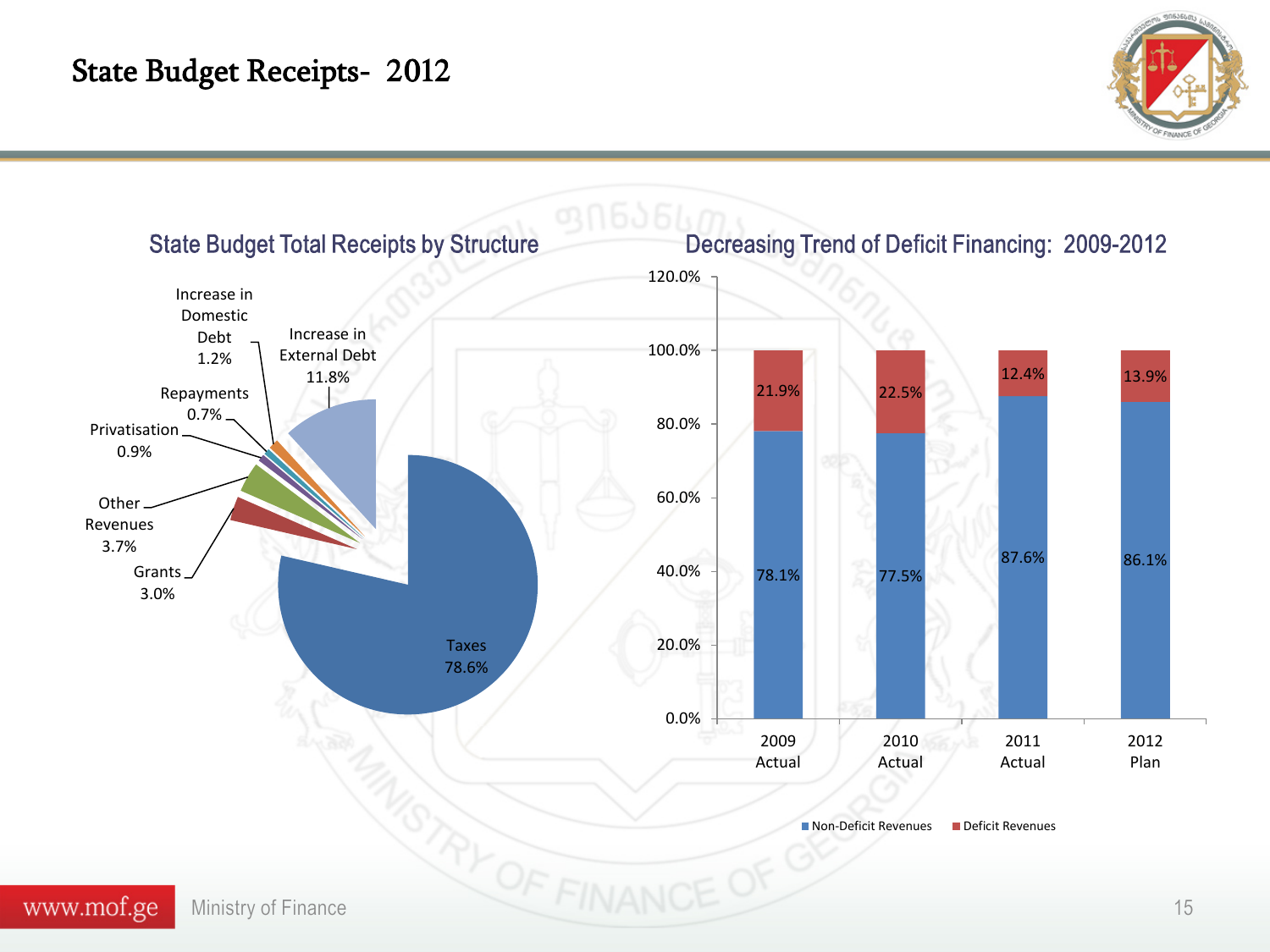#### **State Budget Allocations (2007-2012)**





www.mof.ge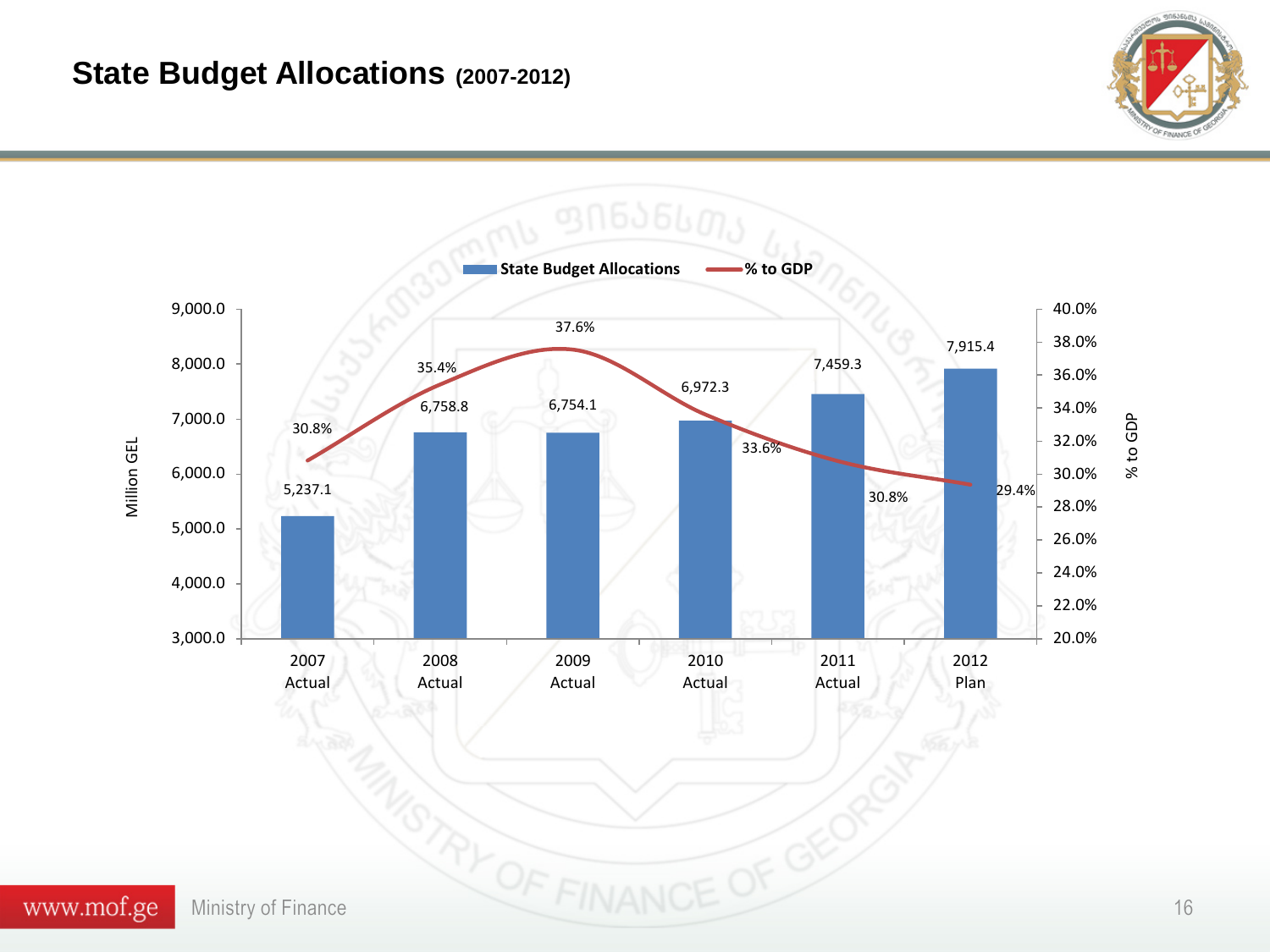#### State Budget Allocations



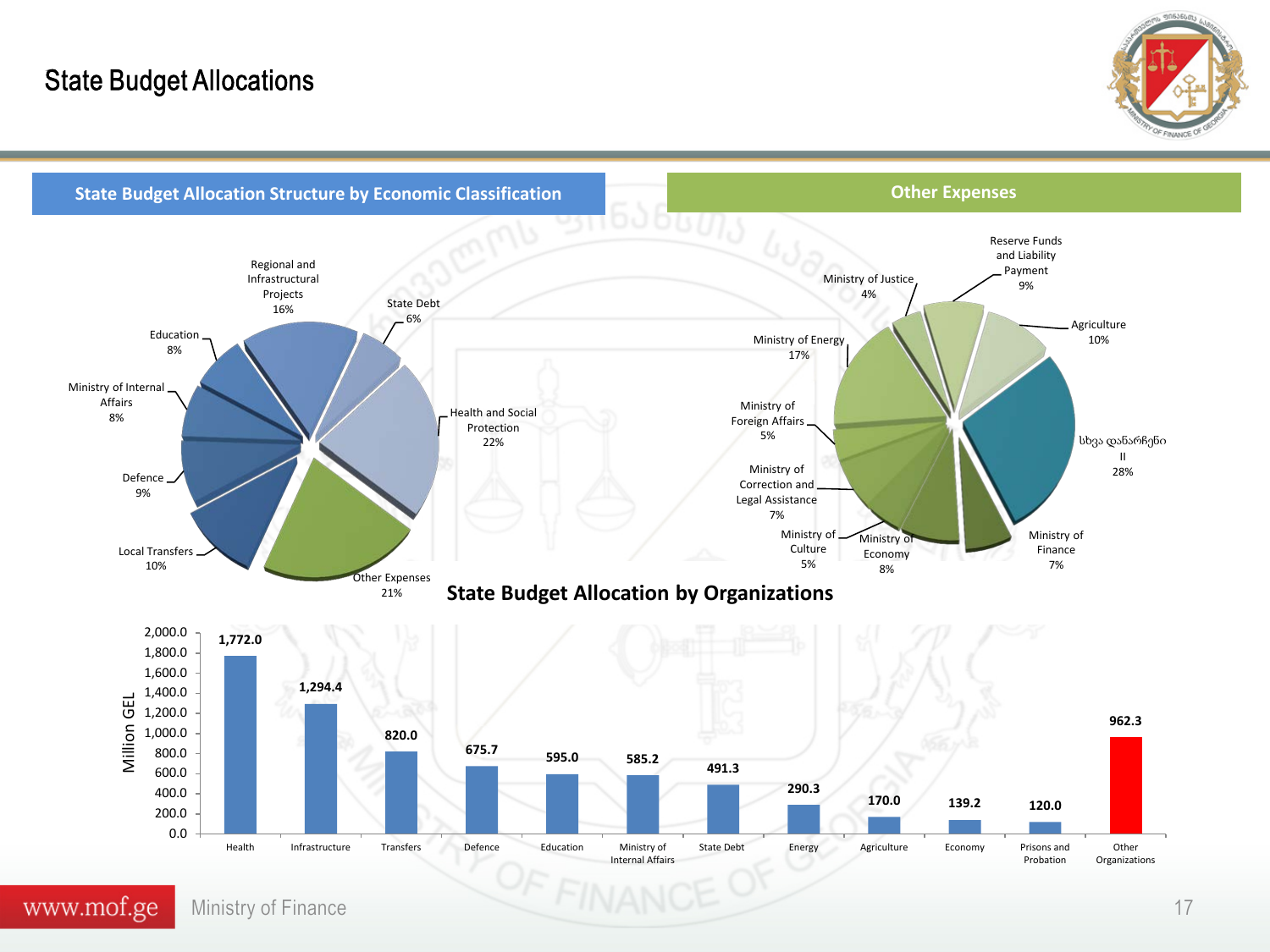

| Name                                                 | Amount<br>(Million<br>GEL) | 1,900.0                          |                              |                | 24.0%                       |
|------------------------------------------------------|----------------------------|----------------------------------|------------------------------|----------------|-----------------------------|
| Pension                                              | 1,058.4                    | 1,800.0                          | 22.6%                        | 1,768.0        | 23.0%                       |
| Social Benefits                                      | 273.9                      | 1,700.0                          | 21.9%                        | 641.6<br>22.0% | , <sup>22.3</sup> % 22.0% 0 |
| Social Rehabilitation and Child Care                 | 13.6                       | 1,600.0<br>$\overline{9}$ ,500.0 | 1,572.4<br>1,476.4           |                | $21.0\%$                    |
| Health Insurance                                     | 168.5                      | $\frac{6}{2}$ ,400.0             |                              |                | 20.0%<br>19.0%              |
| Other Health Programs                                | 169.8                      | 1,300.0                          |                              |                | 18.0%                       |
| Possible Deficit Funding of the Health Programs      | 15.0                       | 1,200.0                          |                              |                | 17.0%                       |
| Rehabilitation and Equipment of Medical Institutions | 12.0                       | 1,100.0                          |                              |                | 16.0%                       |
| Other Expenses                                       | 56.8                       | 1,000.0                          |                              |                | 15.0%                       |
| <b>Total Sum</b>                                     | 1,768.0                    |                                  | 2010<br>2009                 | 2011<br>2012   |                             |
|                                                      |                            |                                  | Allocations for the Ministry | ■% to GDP      |                             |

• The table doesn't include the donor funded projects, as per donor (Global Fund) request the majority of the projects under donor funds will be implemented by Non-Governmental Institutions in 2012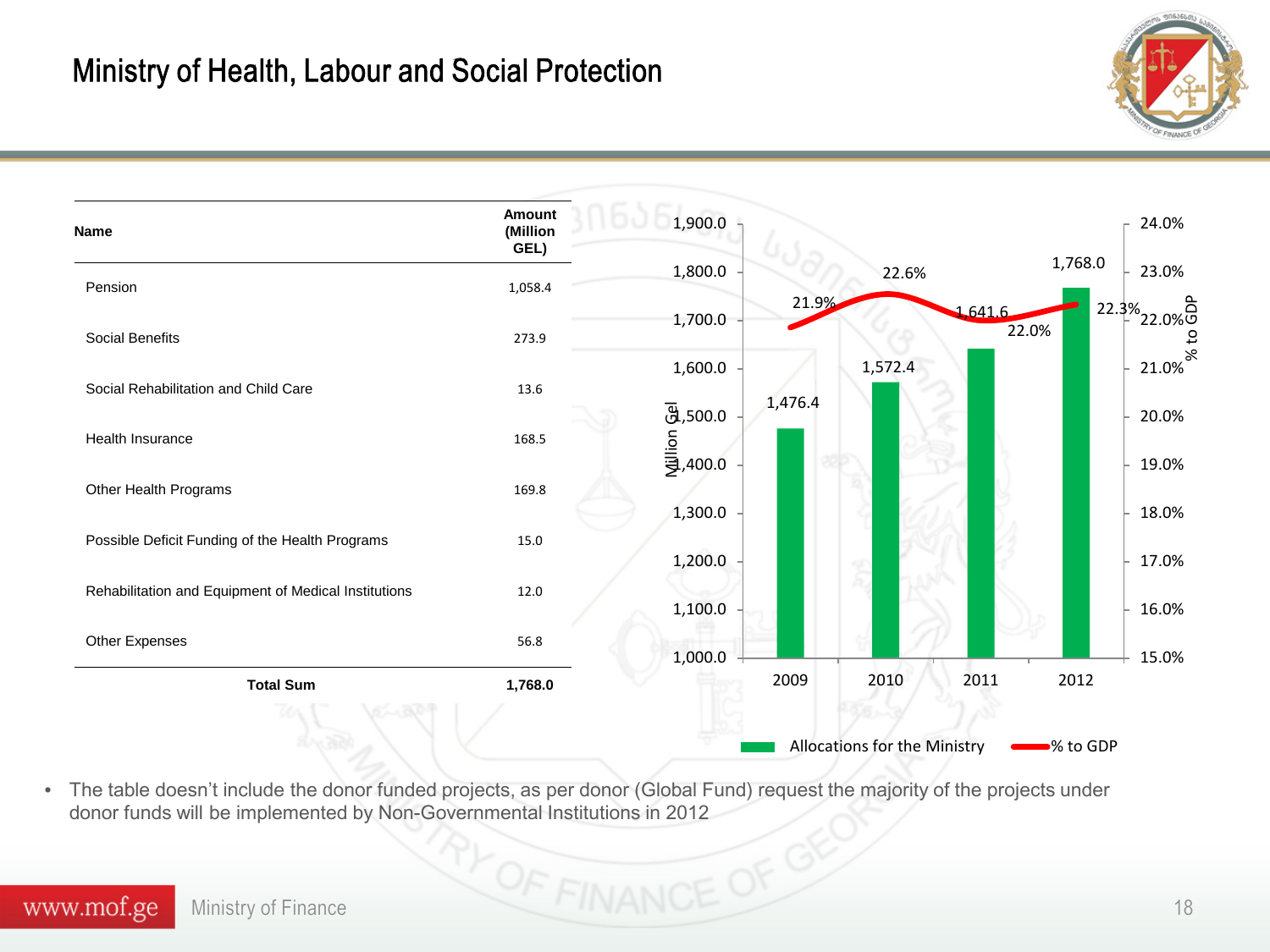



- Pension Reform will be implemented from September 1, 2012 i.e.:
	- Pension package for the pensioners aged 67 and more and I Group Disability Pension Beneficiaries will be worth of 140 GEL (incl. approximately 15 GEL Health Insurance);
	- Pension Package below 67 will be worth of 125 GEL (incl. approximately 15 GEL);
	- State Health Insurance for all pensioners;
	- Pension Package will include pension, benefits for length of service, and insurance;
- Government will provide health insurance to the beneficiaries followed below in parallel to pension reform in order to develop health care system and assist its citizens in bearing health expenses:
	- Children aged 0-5 290,0 thousand beneficiaries;
	- All pensioners by age and I Group disabled people more than 690,0 thousand beneficiaries;
- Government together with private sector will continue rehabilitation/construction and equipping Medical Institutions in 2012- 2013. 152 new/rehabilitated and well-equipped hospitals will be functioning for the end of the 2013;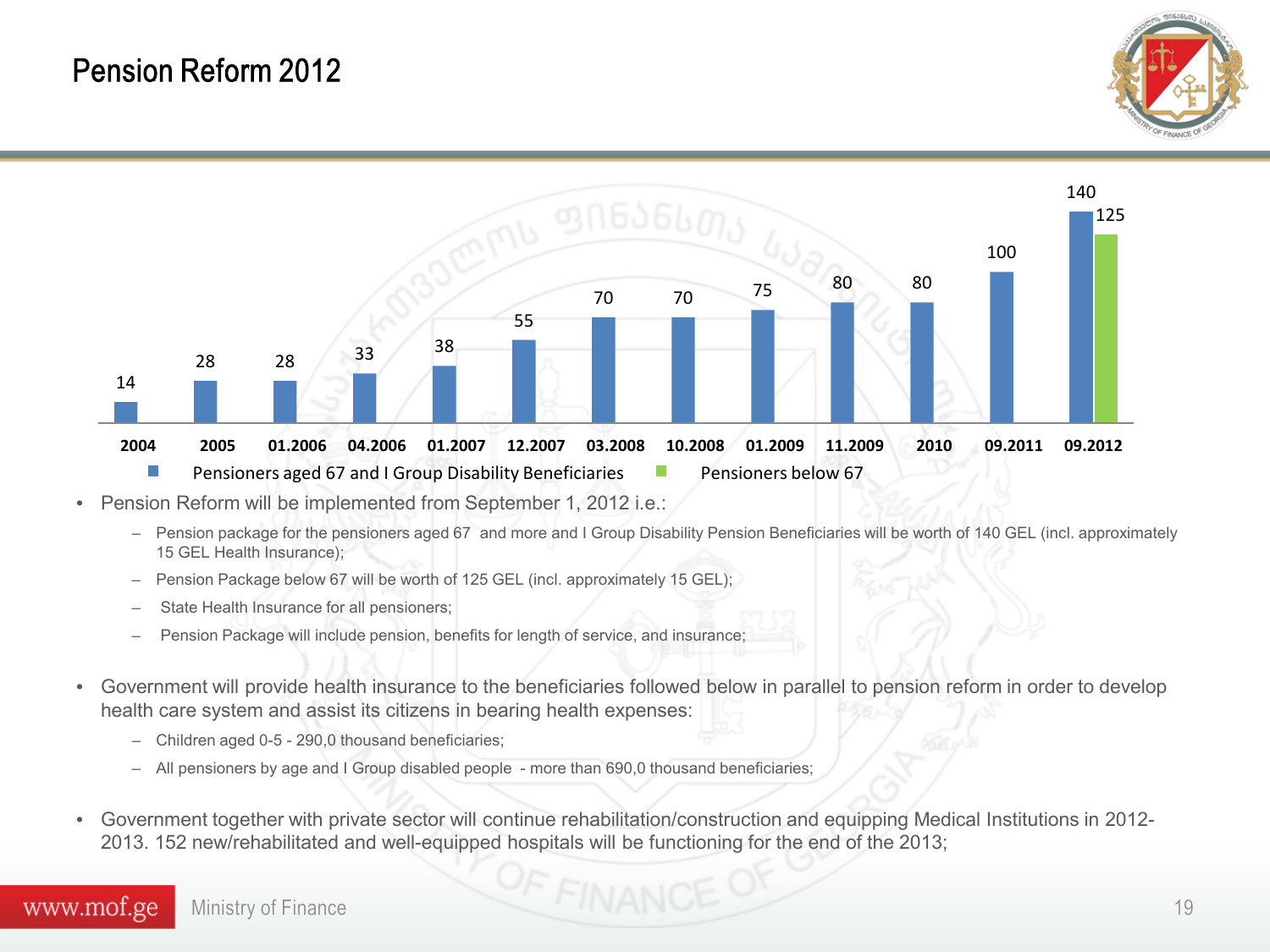## Ministry of Education and Science



| Name                                                                      | <b>Amount</b><br>(million GEL) | 700.0                                                                                         |                        |               |                            | 595.0 | 8.0%                                          |
|---------------------------------------------------------------------------|--------------------------------|-----------------------------------------------------------------------------------------------|------------------------|---------------|----------------------------|-------|-----------------------------------------------|
| School Financing                                                          | 327.0                          | 600.0                                                                                         |                        | 7.5%<br>519.9 | 552.5<br>7.4%              |       | 7.5% 7.5%                                     |
| Rehabilitation/Construction of the Public Schools                         | 40.0                           | 500.0                                                                                         | 469.9<br>7.0%          |               |                            |       |                                               |
| Providing Internet Access to Public Schools                               | 5.4                            |                                                                                               |                        |               |                            |       |                                               |
| Providing netbooks to first-year pupils                                   | 25.6                           | $\begin{array}{l} \frac{\text{d}}{\text{d}t} & 00.0 \\ \text{Sim} & 0 \\ 0.0 & 0 \end{array}$ |                        |               |                            |       | on<br>Solid Stranger<br>Solid Budget Spending |
| Providing School-Books to the Children of the Families under poverty-line | 6.5                            |                                                                                               |                        |               |                            |       |                                               |
| Financing VET                                                             | $7.5\,$                        | 200.0                                                                                         |                        |               |                            |       |                                               |
| <b>Supporting Tertiary Education</b>                                      | 14.3                           |                                                                                               |                        |               |                            |       |                                               |
| Scholarships to Students                                                  | 51.6                           | 100.0                                                                                         |                        |               |                            |       | 5.5%                                          |
| Supporting Student employment                                             | 15.0                           |                                                                                               |                        |               |                            |       |                                               |
| <b>Supporting Scientists</b>                                              | 30.0                           | 0.0                                                                                           | 2009                   | 2010          | 2011                       | 2012  | 5.0%                                          |
| Other                                                                     | 72.1                           |                                                                                               |                        |               |                            |       |                                               |
| <b>Total</b>                                                              | 595.0                          |                                                                                               | Financing the Ministry |               | % to Total Budget Spending |       |                                               |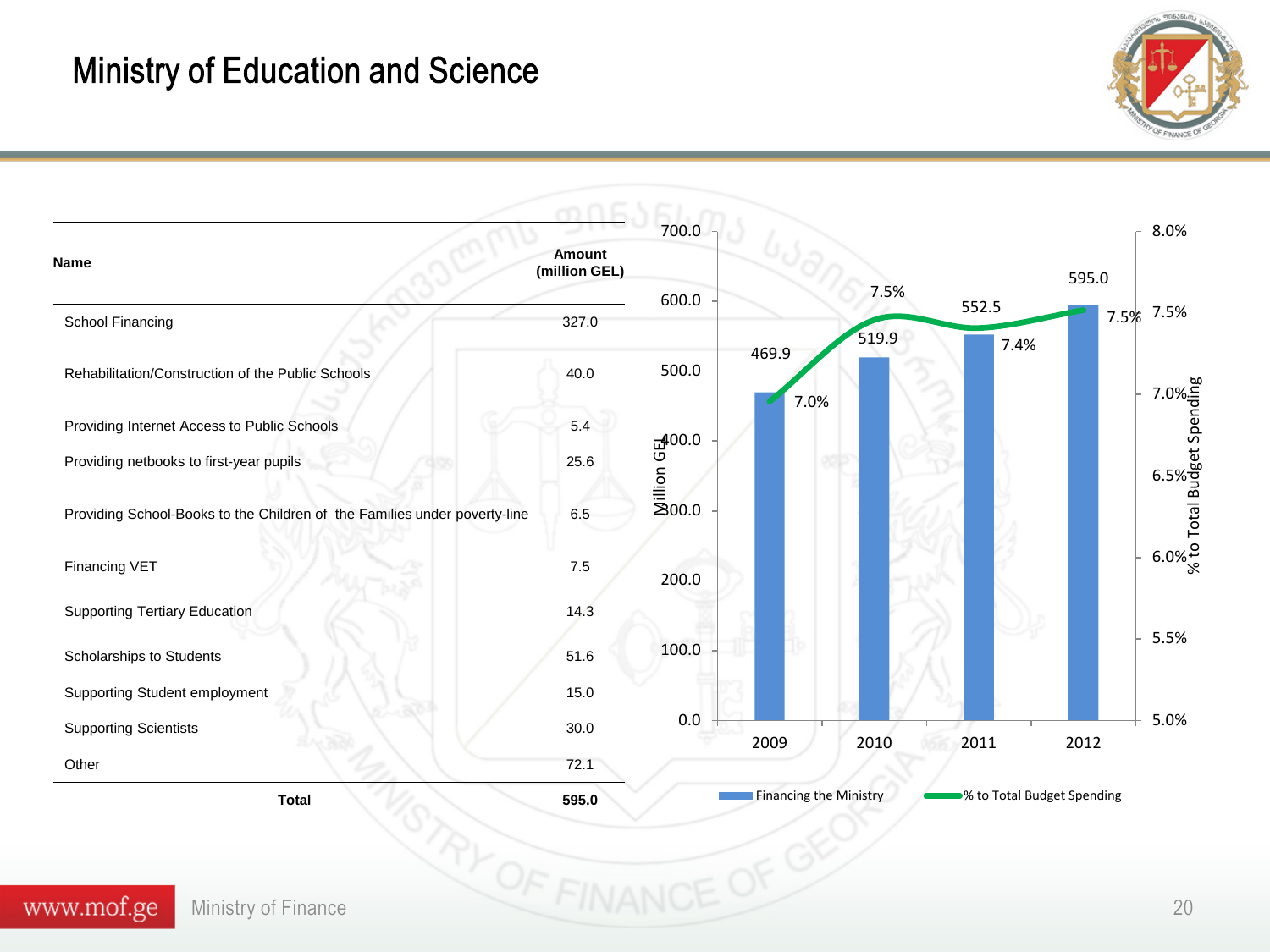## სოფლის მეურნეობის სამინისტრო



| <b>Name</b>                                                             | <b>Amount</b><br>(million<br>GEL) | 120.0               |             |             |                  |
|-------------------------------------------------------------------------|-----------------------------------|---------------------|-------------|-------------|------------------|
| <b>Updating Agriculture Machinery</b>                                   | 15.4                              | 100.0               |             |             |                  |
| Intensifying Agriculture Industry                                       | 41.0                              |                     |             | 85.1        |                  |
| Modernizing Melioration Systems                                         | 10.0                              | 80.0                |             |             |                  |
| Supporting Consumption of the Agricultural Lands in Regions             | 20.0                              | Million GEL<br>60.0 |             |             |                  |
| Supporting Agro-Sector Development                                      | 10.6                              |                     |             |             |                  |
| Popularization of Modern Technology, Agro-Products, Wine and<br>Cuisine | 4.5                               | 40.0                | 30.6        |             |                  |
| <b>Supporting Vintage Process</b>                                       | $5.0\,$                           |                     |             |             |                  |
| Other                                                                   | 13.5                              | 20.0                |             |             |                  |
| <b>Total</b>                                                            | 120.0                             | 0.0                 |             |             |                  |
|                                                                         |                                   |                     | 2010 Actual | 2011 Actual | <b>2012 Plan</b> |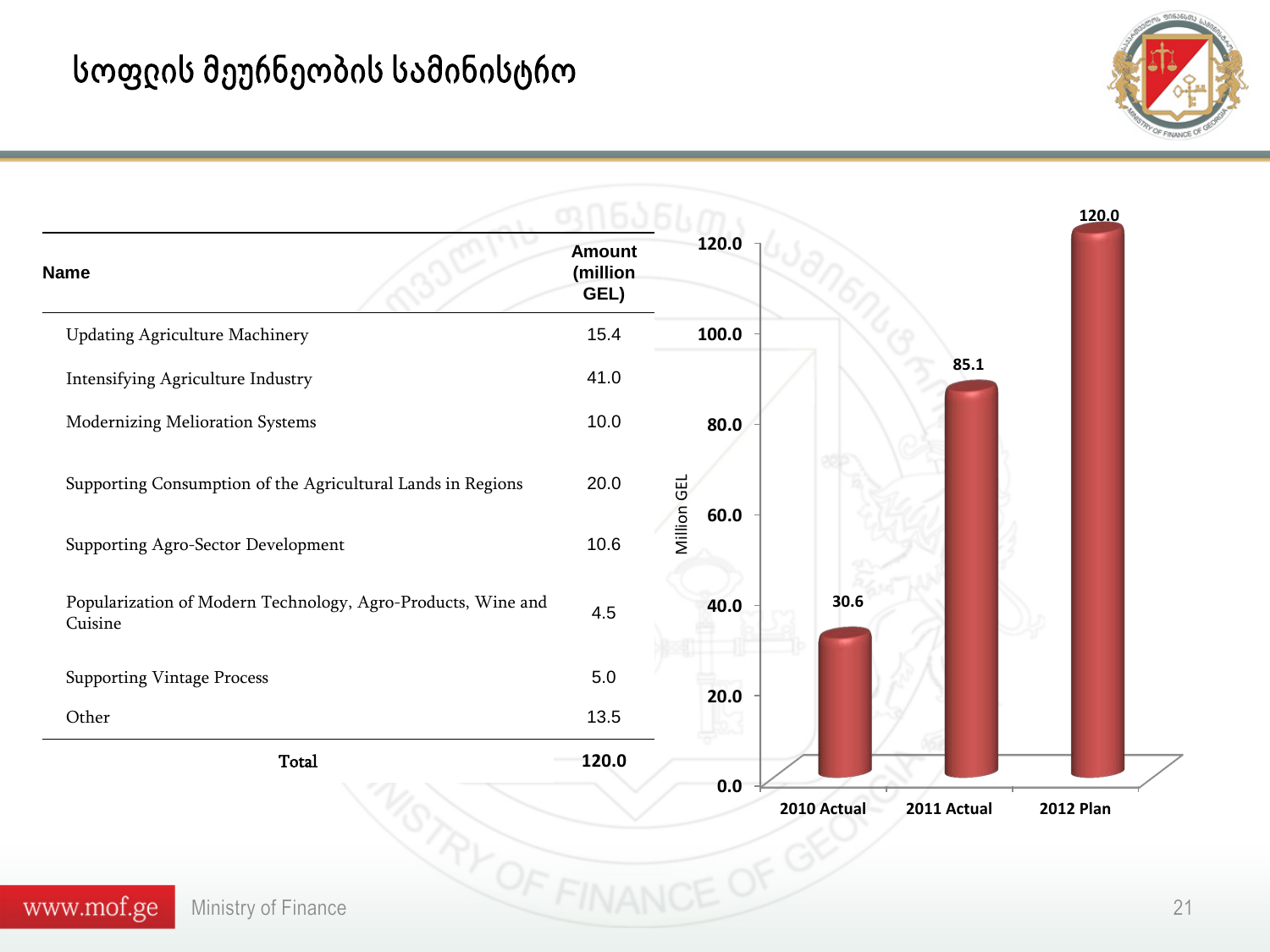#### Improving IDP Communal Conditions



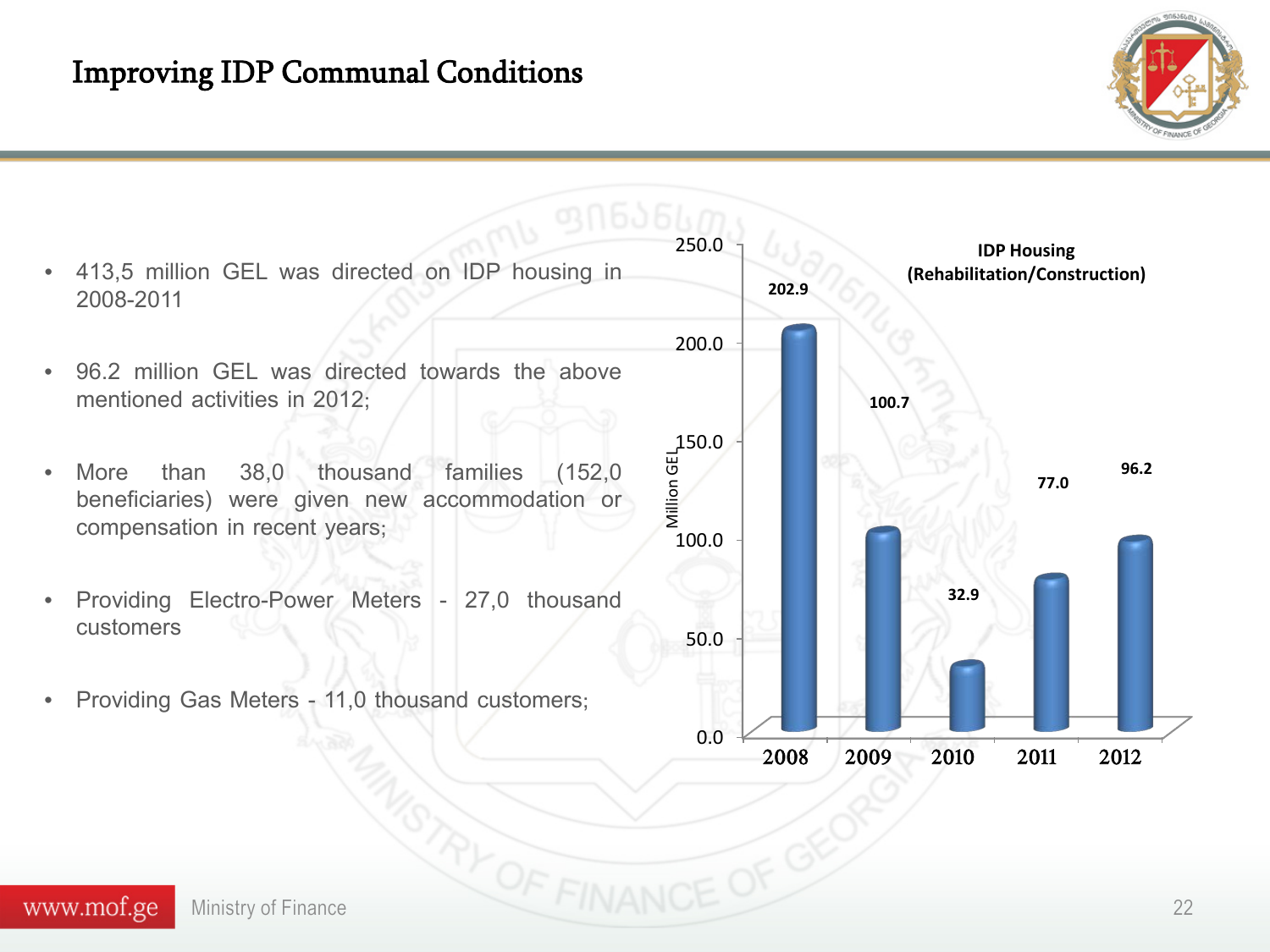#### Road Infrastructure



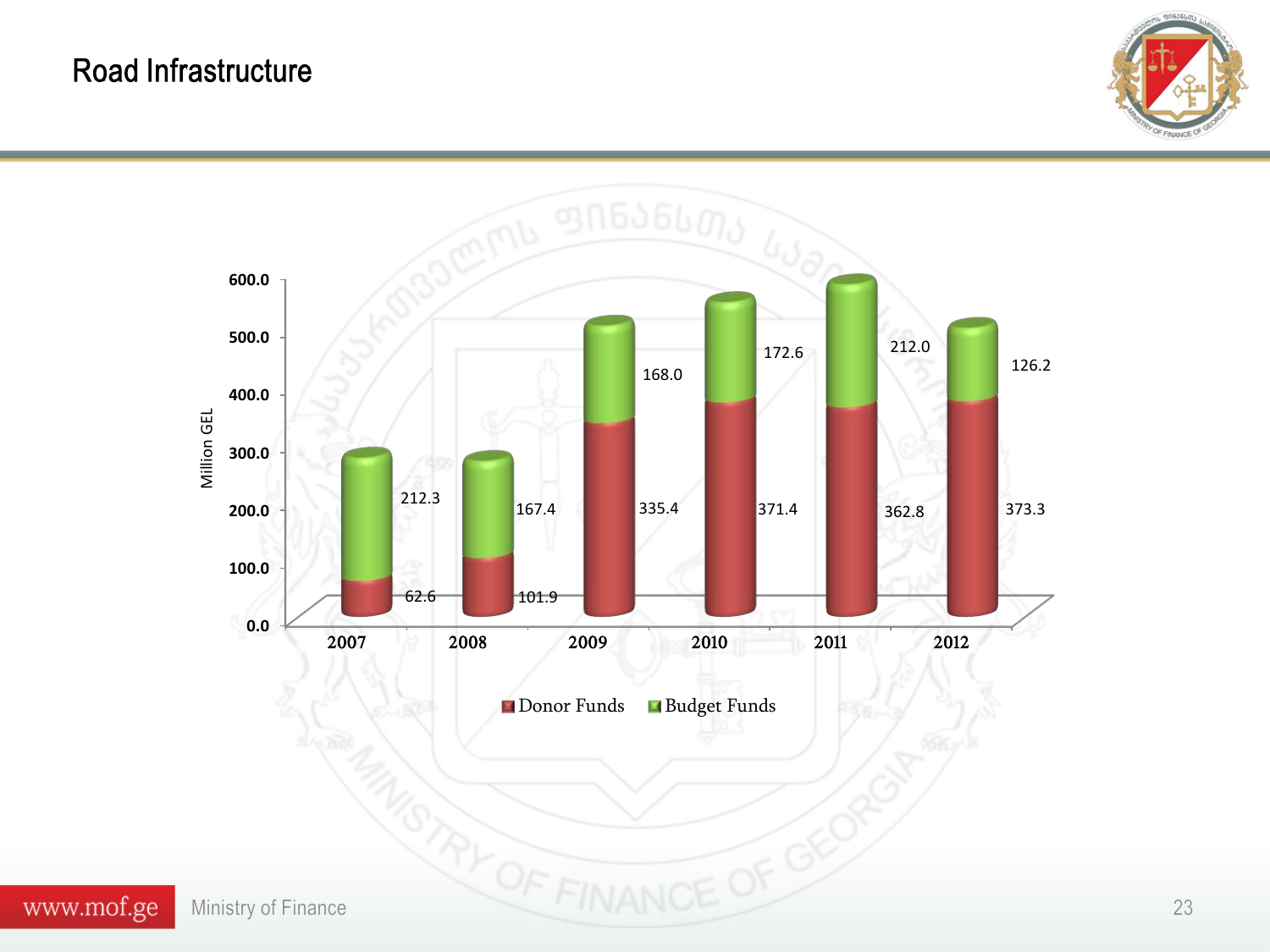

| <b>Name</b>                                            | 2012 (Million GEL) |
|--------------------------------------------------------|--------------------|
| Highway to Rikoti Tunnel(WB)                           | 114.2              |
| Zestafoni-Kutaisi-Samtredia Highway (JICA)             | 91.0               |
| Qobuleti Bypass Auto-route (ADB)                       | 93.0               |
| Tbilisi-Rustavi Highway (ADB)                          | 49.3               |
| Constructing tunnel through Gudauri-Kazbegi Road (ADB) | 10.0               |
| River-Bank Maintenance                                 | 5.0                |
| Maintenance and Rehabilitation of Roads                | 186.3              |
| <b>Total</b>                                           | 548.8              |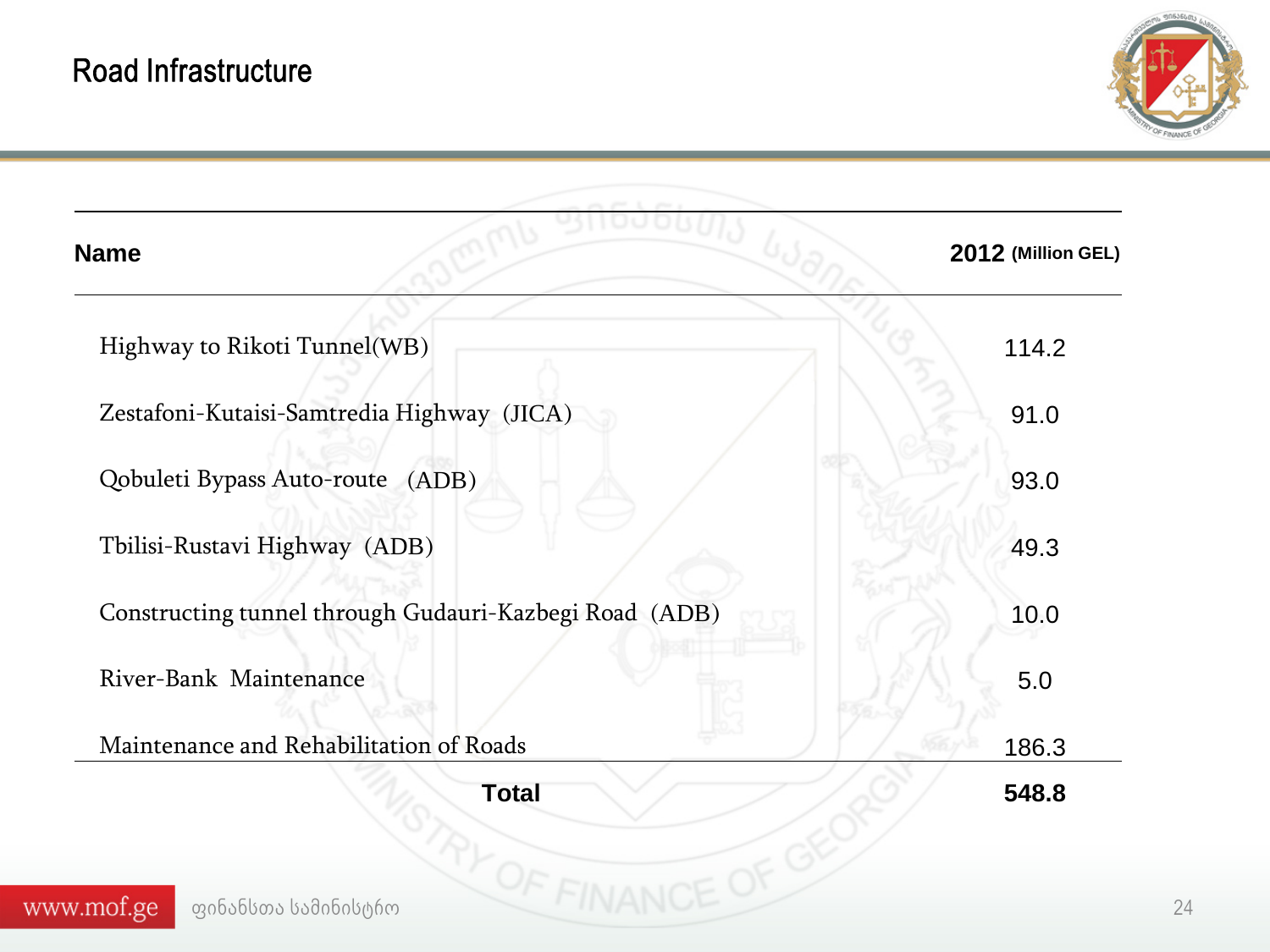

- 194.7 million GEL is allocated for Water-Supply Systems in 2012;
- Developing Batumi, Khelvachauri and Kobuleti Communal Infrastructure will be continue under the allocations;
- Water-Supply and Waste Water and Sewage Systems will be installed in Mestia and Anaklia;
- Building a Sewage Treat Systems will be started in Anaklia;
- Sewage Systems rehabilitation will be continued in Kutaisi, Foti, Zugdidi and Ureki